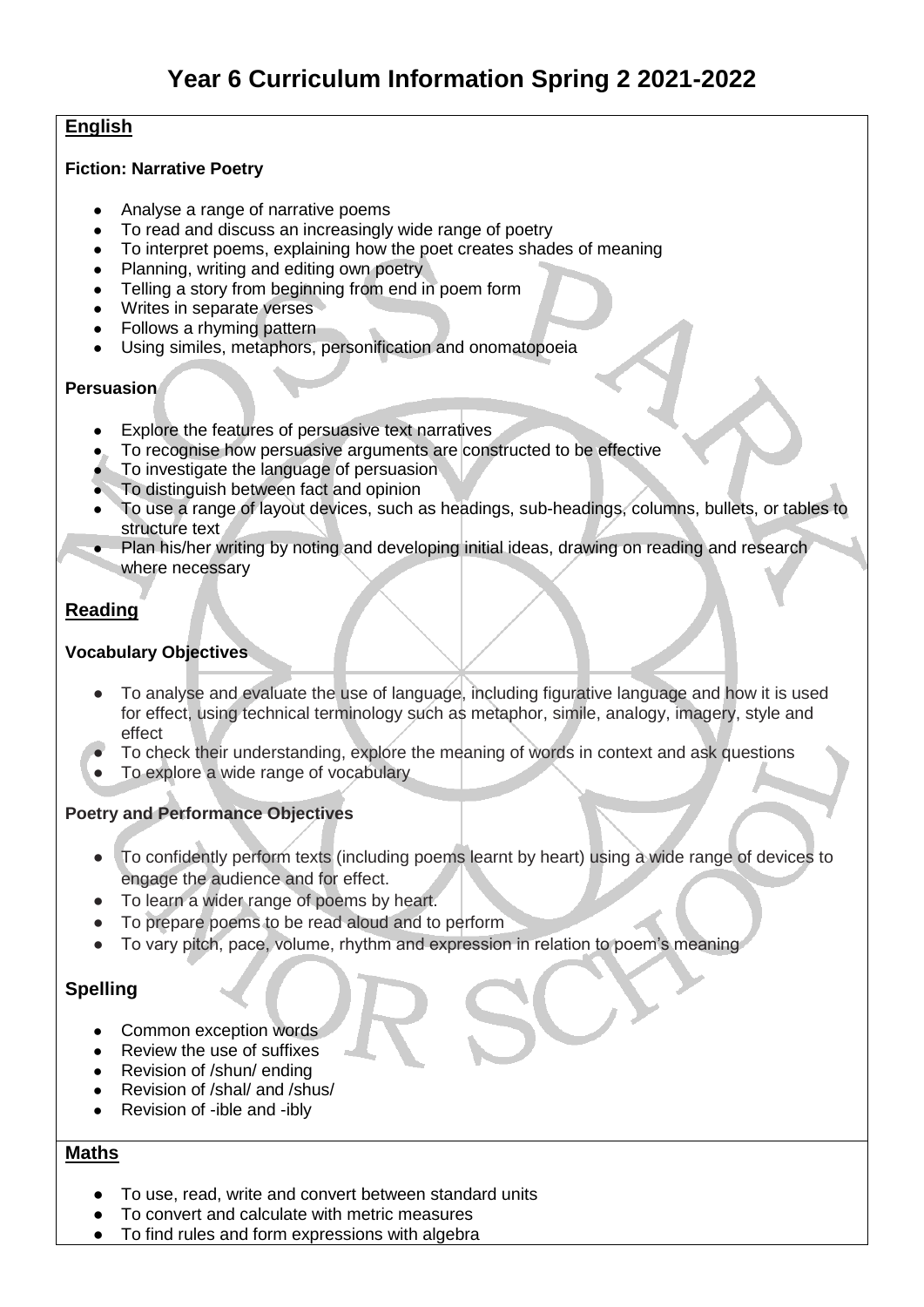- To solve one and two-step problems with algebra
- To substitute numbers for letters and form equations
- To use, read, write and calculate ratio and scale factors
- To solve problems involving unequal sharing and grouping using knowledge of fractions and multiples

### **Science - Evolution and inheritance: We're evolving!**

- This topic is intended to look at how living things produce offspring that are similar in appearance, but identical to themselves, whether they are plants or animals
- Children will also consider how animals change over time as they adapt to their surroundings and this leads to longer term changes
- Evidence of changes over long periods of time will be built on the year 3 topic of rocks and looking at fossils

### **Geography - Are we damaging our world?**

- In this unit, the children will consider if we are damaging our world and how we can protect it.
- The children will investigate energy production, the oceans and minerals, as well as conducting an enquiry into how the school can become more sustainable

### **RE - Is it better to express your beliefs in arts and architecture or in charity and generosity?**

- Describe and make connections between examples of religious creativity (buildings and art)
- Show understanding of the value of sacred buildings and art
- Suggest reasons why some believers see generosity and charity as more important than buildings and art
- Apply ideas about values and from scriptures to the title question

#### **PSHE – How can the media influence people?**

- Explore how mixed messages from the media and how this influences opinions and decisions
- Learn about the reliability of information online and in the media
- Recognise unsafe and suspicious content online and how information can be targeted to influence people
- Explore how gambling habits can be influenced by the media
- Learn how to respond and report upsetting, frightening or untrue information online

### **Computing – Maths: Solve it Club!**

Children will produce their own digital guide to being a maths genius. Making videos and animations showing how to solve various maths problems

### **Art – Talking Textiles - Continued**

- Explore ways in which stories can be told visually
- Experiment with different ways of using textiles to create effects
- Design a piece of textile artwork that tells a story
- Use a variety of different textile techniques to create their own talking textile story

### **Design technology – Cams (Mechanical systems)**

- To understand and use mechanical systems in their products.
- To understand and use electrical systems in their products (for example series circuits incorporating switches and motors).
- To design innovative, functional, appealing products that are fit for purpose.
- To use a range of tools and equipment to perform practical tasks (for example cutting, shaping, joining and finishing) accurately.